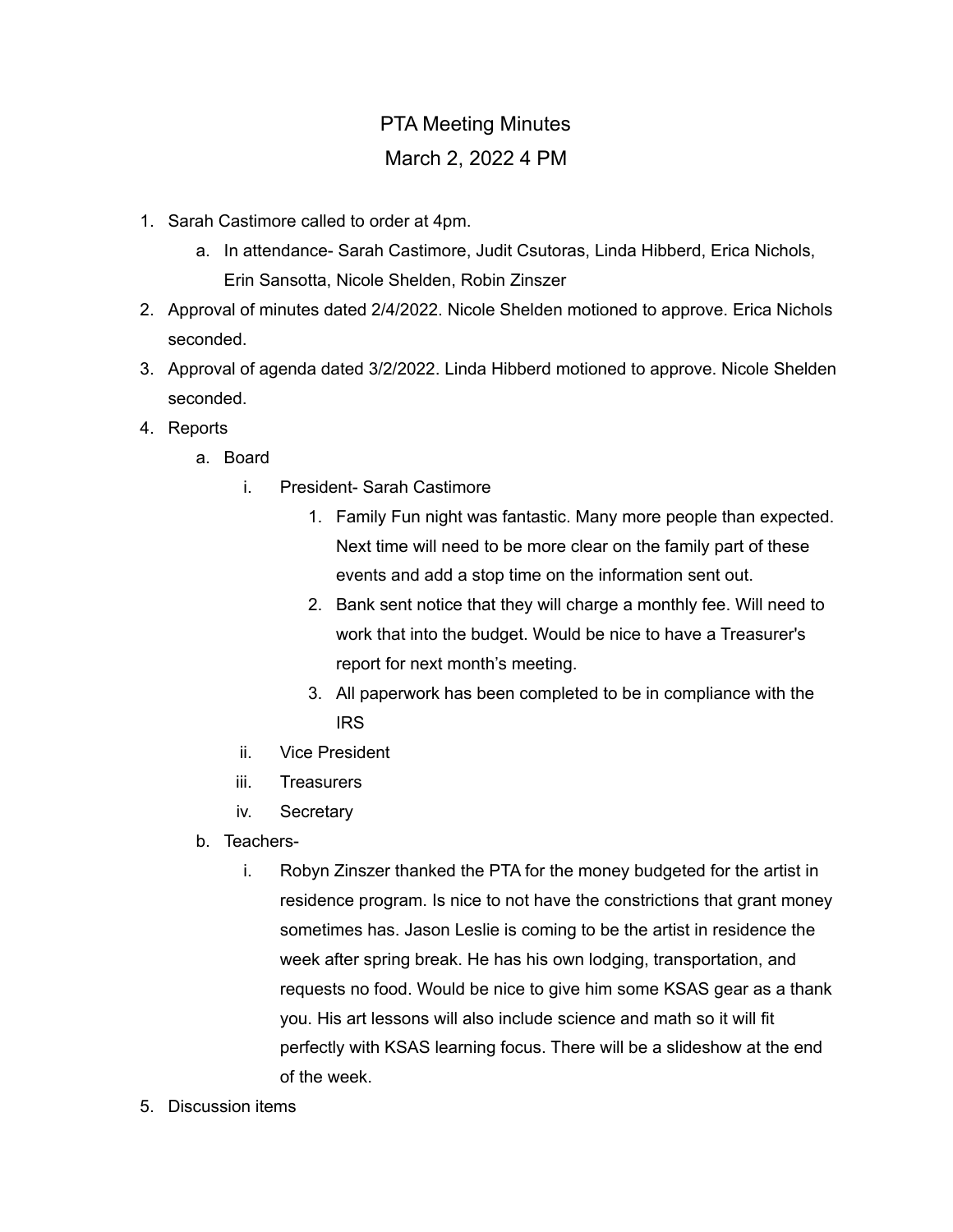- a. Committees
	- i. Yearbook committee
		- 1. Need permissions set up by Mrs. Grimm to assign pages to volunteers.
		- 2. Committee has a list of pages that need to be made
		- 3. Pictures will need to be uploaded to the shared drive so volunteers will be able to access them.
		- 4. More pictures need to be taken and shared
		- 5. Next yearbook committee meeting is March 21 at 5pm
	- ii. Greenhouse committee
		- 1. Greenhouse committee meeting scheduled for March 24 at 4pm
		- 2. Would like to make hanging flower baskets with the students to sell or auction. Could also give to business as a community service.
	- iii. Staff appreciation
		- 1. Staff appreciation week scheduled for the week of April 25th
		- 2. Will need volunteers. Sign up on the bulletin board.
		- 3. Decoration is scheduled for April 22nd around 4:30-5 once the staff has gone home. Decorations will be in the front hallway and lounge.
		- 4. Committee meeting scheduled March 30th time TBD
	- iv. Family Fun
		- 1. Committee meeting scheduled for March 16th 4pm
		- 2. Time for one more event. Could be an egg hunt or scavenger hunt. Would need to wait for the snow to melt to be outside
	- v. Breakfast program
		- 1. Nurse Francie is still stocked on food and cups.
- b. Believe kids fundraiser
	- i. Believe kids representative would like to schedule next years fundraiser. This is usually a good fundraiser. Will schedule for September next year.
- c. Audit for compliance with state PTA
	- i. Audit needs 2 PTA members that are not board members to review. Judit and Linda are able to do that. Will meet March 31st at 4pm
- 6. Other or new business